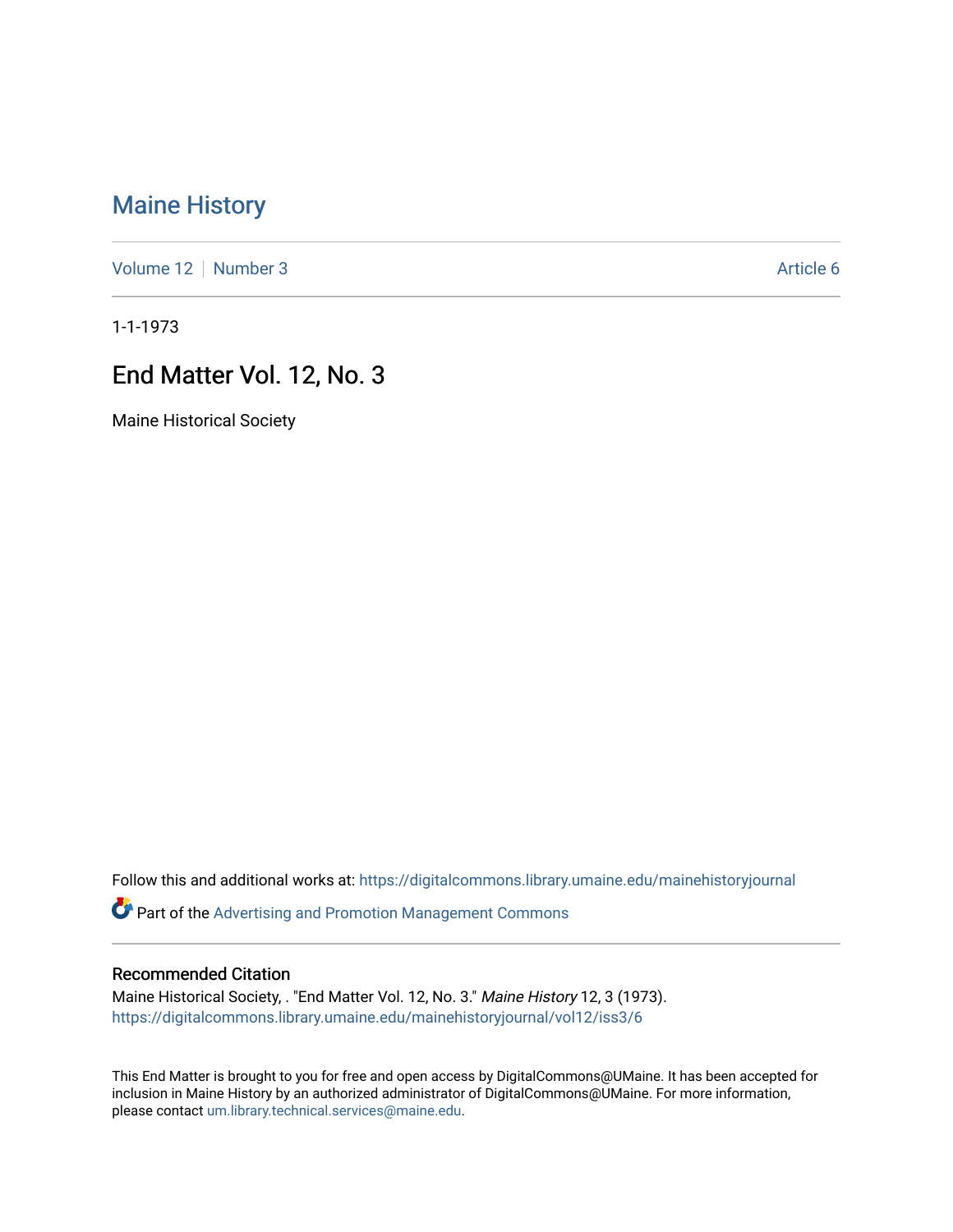### TUTTLE'S CATALOG #379

"GENEALOGY AND LOCAL HISTORY"

Lists over  $3,000$  genealogies,  $2,400$  town and country histories. Plus extensive listings of available books on heraldry, surnames, English & Irish records, vital statistics, patriotic societies, etc. Maps, atlases, coats-of-arms too. And dozens of reprints of scarce research works previously available only at premium prices.

Catalog #379 192 pages \$1.50

CHARLES E. TUTTLE CO., INC. RUTLAND, VT. 05701

Search service & want lists maintained for hard-to-find items. We are booksellers and publishers since 1832.

THREE RECENT PUBLICATIONS:

*Marsden Hartley in Maine* by Scribner Ames The story of the famous painter'<sup>s</sup> last years in Corea, with an epilogue by the late Carl Sprinchorn.  $$2.95$ 

- *<sup>A</sup> History of Lumbering in Maine> 1861-1960* by David C. Smith <sup>A</sup> documented history of the fortunes that were made in the woods, battles for control of rivers and development of current woodlands holdings.  $$9.00$
- *<sup>A</sup> History of Lumbering in Maine\* 1820-1861* by Richard G. Wood <sup>A</sup> reprint of a scholarly history of the development of Maine'<sup>s</sup> most influential industry from the days of long lumber to pulp cutting.  $$4.75$

MAINE STUDIES University of Maine, Orono, Maine 04473 Postpaid. Maine residents add 5% sales tax.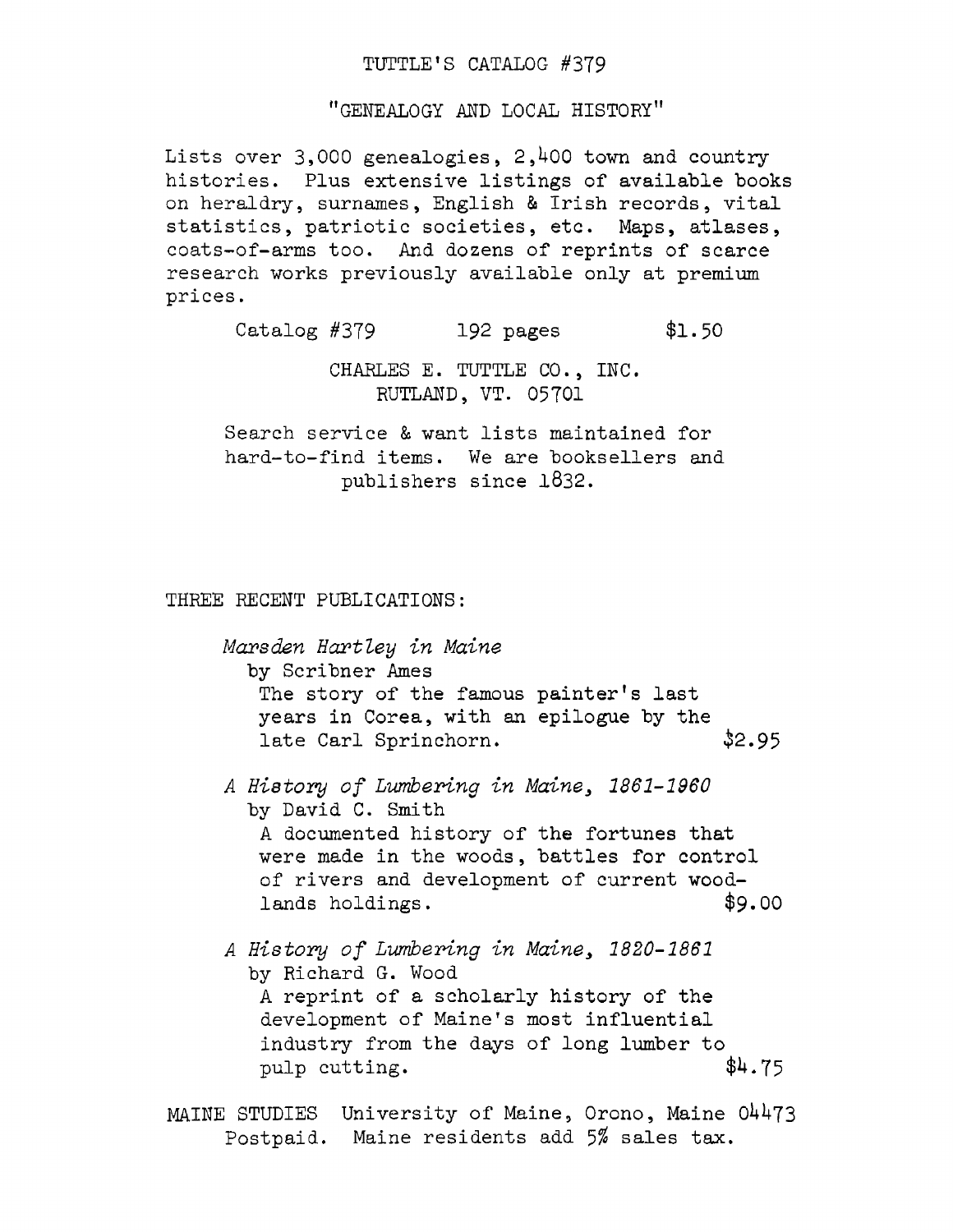#### JUST PUBLISHED

## *THE MAINE HISTORICAL AND GENEALOGICAL RECORDER* Edited by S. M. Watson

<sup>9</sup> volumes in 3, <sup>2500</sup> pages approximately, illustrated, indexed, cloth.  $(1884-1898)$ , reprinted Baltimore, 1973.

\$100.00

<sup>A</sup> repository of genealogical data on Maine unequalled hy any other work on the subject, *The Maine Historical and Genealogical Recorder* is back in print in a handy three-volume edition. Complete sets of this scarce and valuable periodical are almost unknown and it is advisable that individuals and libraries interested in Maine genealogy place their orders immediately for this unique reprint edition.

The work consists of a multitude of articles covering every conceivable facet of Maine genealogy with special emphasis on town and church records, biographies, family histories, and cemetery inscriptions.

> *PIONEERS ON MAINE RIVERS* With Lists to 1651 By Wilbur D. Spencer

414 pages, illustrated, indexed, cloth. (1930). reprinted Baltimore, 1973.

\$12.50

This book furnishes the history and description of each river settlement, with detailed lists of the pioneers. The work is divided into two principal sections. The first deals with visitors to Maine before 1651, the second, pioneers on Maine rivers. Thousands of pioneers and descendants are identified from original sources and credible authorities, and they are indexed by surname for quick reference to the text.

> ORDER DIRECTLY FROM *Genealogical Publishing Co. 521-523 St. Paul Place Baltimore<sup>3</sup> Maryland 21202*